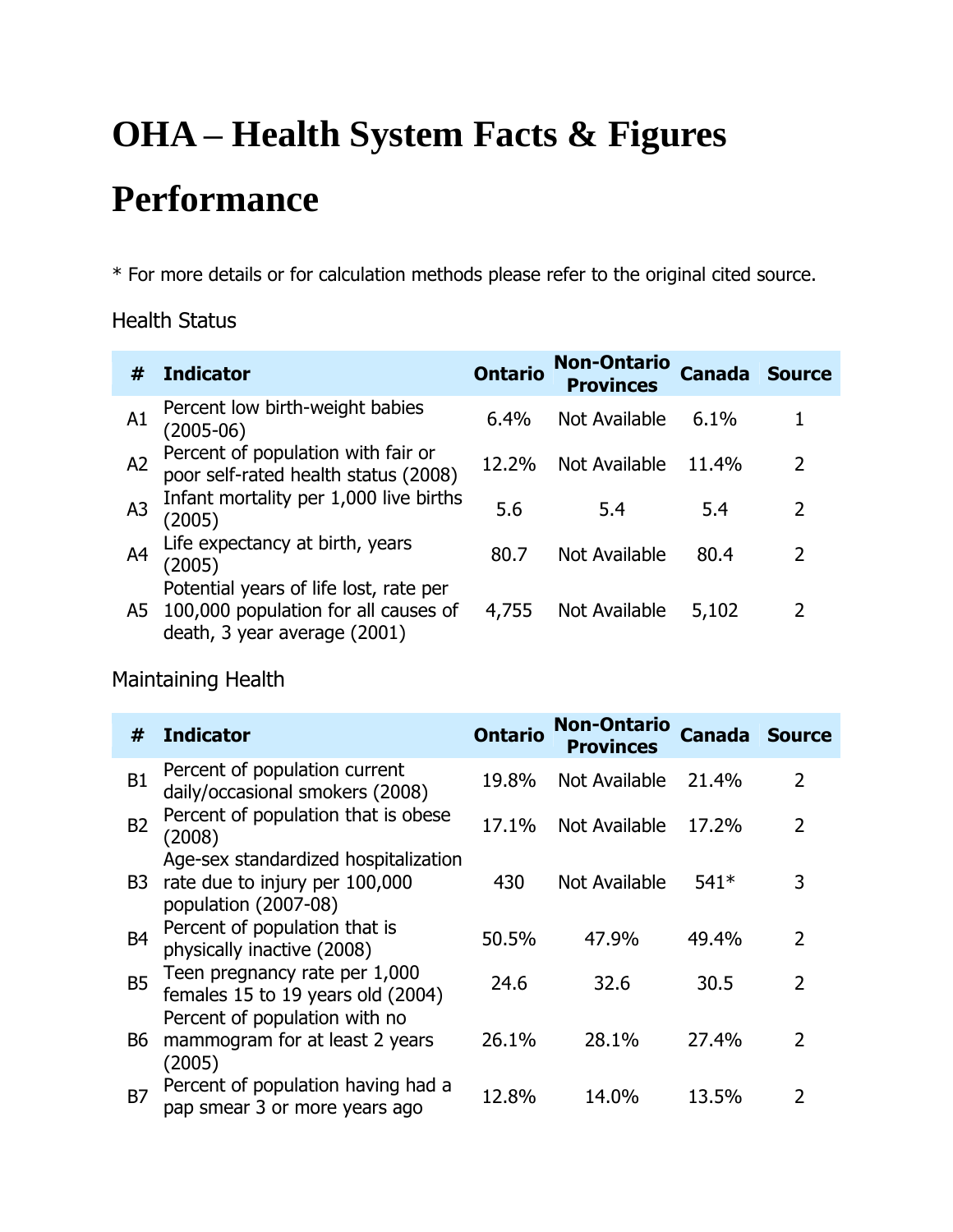(2005)

| B8 Percent of elderly population<br>B8 vaccinated for influenza (2005)                             | 77.0% Not Available 71.0% | 2 |
|----------------------------------------------------------------------------------------------------|---------------------------|---|
| Percent of population with at least<br>B9 one chronic condition vaccinated for<br>influenza (2005) | 50.0% Not Available 42.0% |   |

\* Figure excludes Quebec.

Access

| #              | <b>Indicator</b>                                                                                                                           | <b>Ontario</b> | <b>Non-Ontario</b><br><b>Provinces</b> | <b>Canada Source</b> |   |
|----------------|--------------------------------------------------------------------------------------------------------------------------------------------|----------------|----------------------------------------|----------------------|---|
| C1             | Percent of population without a<br>regular medical doctor (2008)<br>Age-sex standardized acute care<br>hospitalization rate for conditions | $9.0\%$        | 18.2%                                  | 15.6%                |   |
| C <sub>2</sub> | where outpatient care prevents or<br>reduces need for admission to<br>hospital per 100,000 population<br>$(2007 - 08)$                     | 293            | Not Available                          | $326*$               | 3 |

\* Figure excludes Quebec.

### **Satisfaction**

| #              | <b>Indicator</b>                                                                               | <b>Ontario</b> | <b>Non-Ontario</b><br><b>Provinces</b> | <b>Canada Source</b> |               |
|----------------|------------------------------------------------------------------------------------------------|----------------|----------------------------------------|----------------------|---------------|
| D1             | Percent of population that rates<br>hospital services received as good<br>or excellent (2007)  | 81.0%          | 81.3%                                  | 81.2%                | $\mathcal{L}$ |
|                | Percent of population that rates<br>D2 health services received as good or<br>excellent (2007) | 84.7%          | 85.7%                                  | 85.3%                | $\mathcal{L}$ |
| D <sub>3</sub> | Percent of population that rates<br>medical care received as very good<br>or excellent (2007)  | 75.0%          | Not available 73.0%                    |                      |               |

### Health Expenditures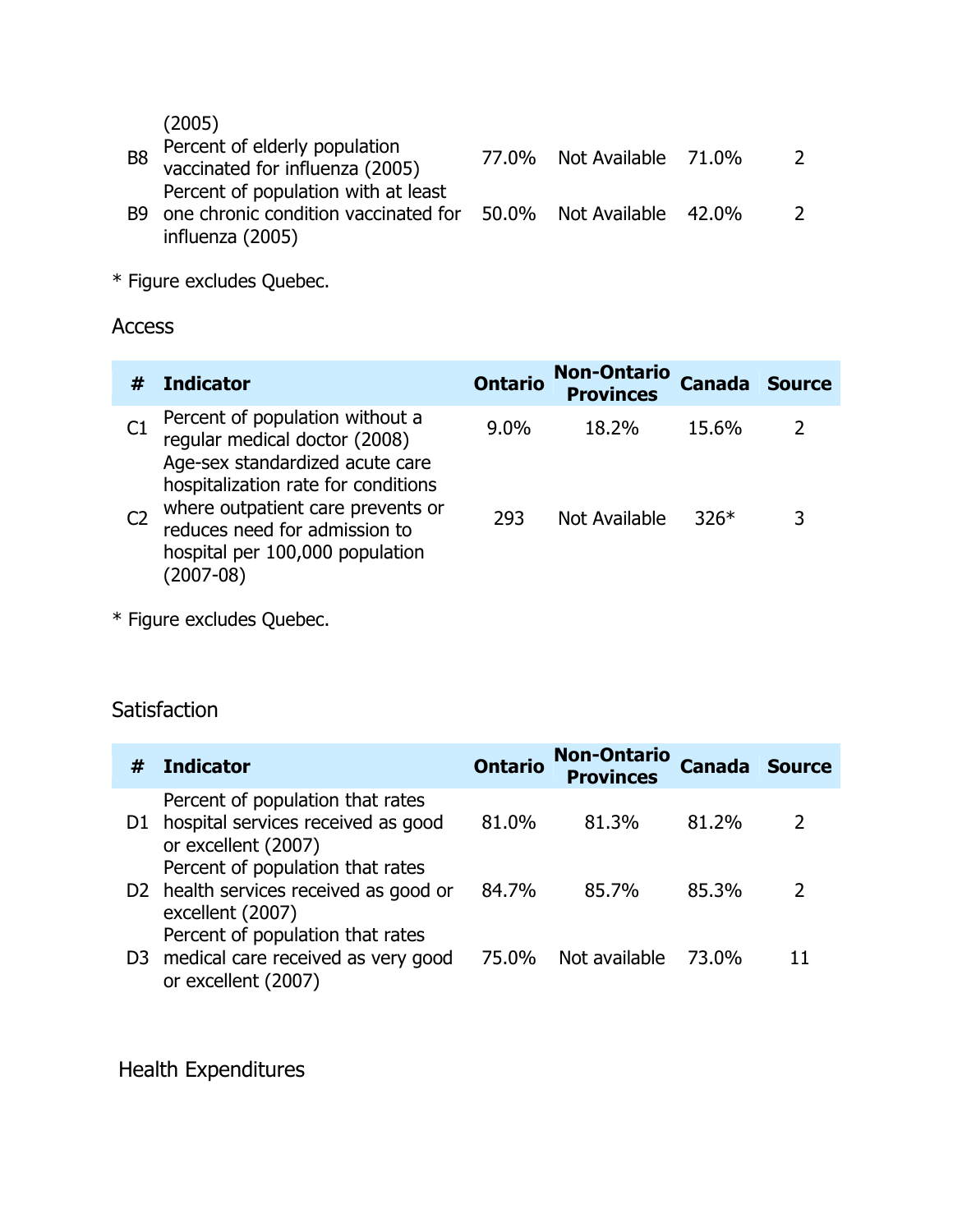| #              | <b>Indicator</b>                                                                                 | <b>Ontario</b> | <b>Non-Ontario</b><br>Provinces | Canada | <b>Source</b>  |
|----------------|--------------------------------------------------------------------------------------------------|----------------|---------------------------------|--------|----------------|
| E1             | Provincial government health<br>expenditures per capita (2009)                                   | 3,458          | 3,565                           | 3,533  | 4              |
| E <sub>2</sub> | Provincial government hospital<br>expenditures per capita (2009)<br>Provincial government other  | 1,231          | 1,425                           | 1,355  | $\overline{4}$ |
| E3             | institutions expenditures per capita<br>(2009)                                                   | 308            | 435                             | 386    | 4              |
| E <sub>4</sub> | Provincial government physician<br>expenditures per capita (2009)                                | 842            | 675                             | 741    | 4              |
| E <sub>5</sub> | Provincial government expenditure<br>on drugs per capita (2009)                                  | 310            | 280                             | 291    | 4              |
| E6             | Total heath expenditure as a<br>percentage of gross domestic<br>product (2009)                   | 12.7%          | 11.4%                           | 11.9%  | 4              |
| E7             | Percent of total health expenditure<br>funded by the provincial/territorial<br>government (2009) | 62.1%          | 64.9%                           | 63.8%  | 4              |

### Health Human Resources

| #              | <b>Indicator</b>                                                                            | Ontario | <b>Non-Ontario</b><br><b>Provinces</b> | <b>Canada</b> | <b>Source</b> |
|----------------|---------------------------------------------------------------------------------------------|---------|----------------------------------------|---------------|---------------|
| F1             | Specialist Physicians per 100,000<br>population (2007)                                      | 91      | 96                                     | 94            | 5             |
| F <sub>2</sub> | Family Physicians per 100,000<br>population (2007)                                          | 85      | 107                                    | 98            | 5             |
| F <sub>3</sub> | Licensed Nurse Practitioners per<br>100,000 population (2008)                               | 7       | 3                                      | 5             | 6             |
| F <sub>4</sub> | Registered Nurses per 100,000<br>population (2008)                                          | 637     | 709                                    | 683           | 12            |
| F5             | Registered Practical Nurses /<br>Licensed Practical Nurses per<br>100,000 population (2008) | 203     | 218                                    | 212           | 12            |
| F <sub>6</sub> | Pharmacists per 100,000 population<br>(2008)                                                | 76      | 94                                     | 87            | 13            |
| F7             | Occupational Therapists per<br>100,000 population (2008)                                    | 32      | 41                                     | 38            | 14            |
| F <sub>8</sub> | Physiotherapists per 100,000<br>population (2008)                                           | 48      | 53                                     | 51            | 15            |
| F <sub>9</sub> | Dieticians per 100,000 population<br>(2006)                                                 | 21      | 29                                     | 26            | 7             |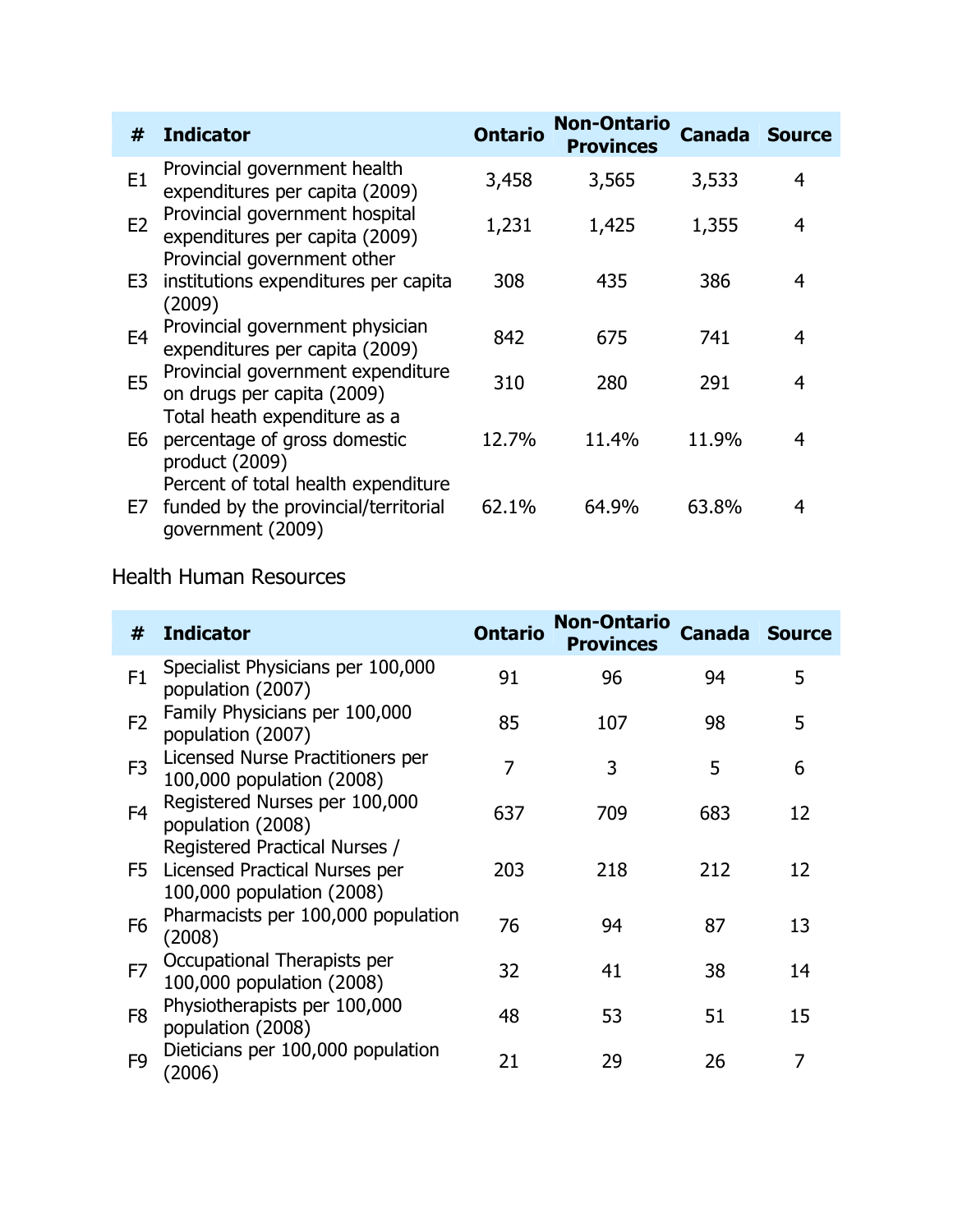### Hospital Efficiency

| #              | <b>Indicator</b>                                                      | <b>Ontario</b> | <b>Non-Ontario</b><br><b>Provinces</b> | <b>Source</b> |
|----------------|-----------------------------------------------------------------------|----------------|----------------------------------------|---------------|
| G1             | Acute inpatient hospitalization rate<br>per 100,000 population (2007) | 7,184          | $8,039*$                               | 8             |
| G <sub>2</sub> | Average length of stay in days in an<br>acute care bed (2006-07)      | 6.12           | 7.90                                   | 9             |
| G <sub>3</sub> | Direct care worked hours per<br>weighted case (2006-07)               | 54.4           | 58.7                                   | 9             |
| G <sub>4</sub> | Admin & Support Services average<br>hourly rate (2006-07)             | \$26.00        | \$21.09                                | 9             |
| G <sub>5</sub> | Inpatient nursing average hourly<br>rate (2006-07)                    | \$33.40        | \$30.83                                | 9             |
| G6             | Outpatient nursing average hourly<br>rate (2006-07)                   | \$33.05        | \$30.90                                | 9             |
| G7             | Diagnostics and therapeutics<br>average hourly rate (2006-07)         | \$32.82        | \$28.95                                | 9             |
| G8             | Benefit costs as a % of total labour<br>costs (2006-07)               | 32.3%          | 31.2%                                  | 9             |

\* Figure is for Canada

### Hospital Outcomes

| # | <b>Indicator</b>                                                                                             | <b>Ontario</b> | <b>Non-Ontario</b><br><b>Provinces</b> | <b>Canada Source</b> |   |
|---|--------------------------------------------------------------------------------------------------------------|----------------|----------------------------------------|----------------------|---|
|   | Risk-adjusted rate of 30-day in-<br>H1 hospital mortality with a diagnosis<br>of stroke (2005-06 to 2007-08) |                | 17.9% Not Available $18.0\%*$          |                      | 3 |
|   | Risk-adjusted rate of 30-day AMI in-<br>H2 hospital mortality (2005-06 to 2007-<br>08)                       | 9.4%           | Not Available $9.4\%**$                |                      | ર |

\*Figure excludes Quebec and Nunavut.

\*Figure excludes Quebec and the territories.

Hospital Financial Status